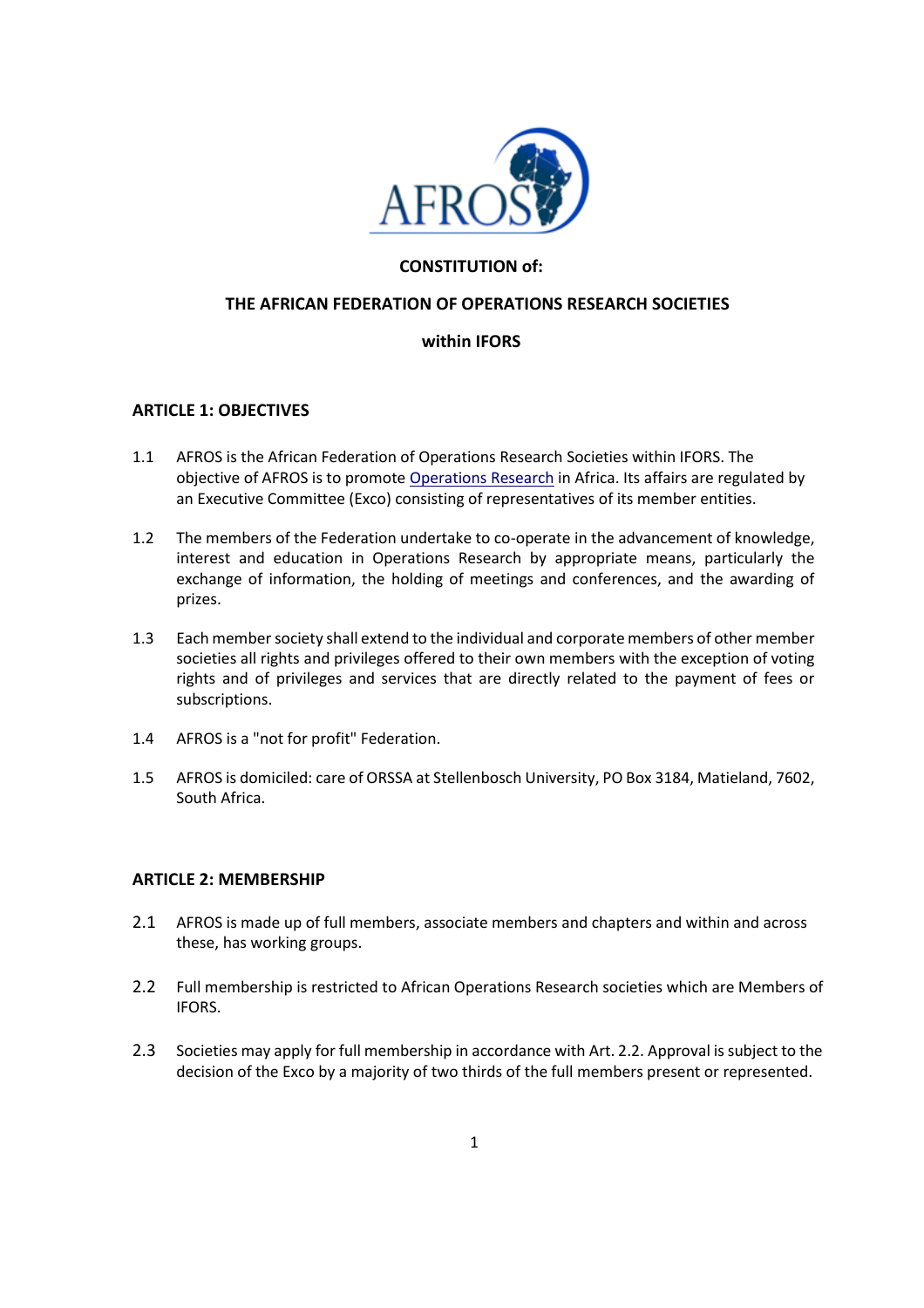- 2.4 The Exco may admit to associate membership or Chapter status other bodies that do not qualify for full membership, on such terms and conditions as the Exco may decide. These members do not have voting rights.
- 2.5 Individuals living in an African country which does not have a member OR society should join ORPA, which will give membership of AFROS via ORPA.
- 2.6 A member society may withdraw from the Federation on three months' notice in writing. Throughout this constitution, 'writing' includes email.
- 2.7 The Exco can propose the expulsion of a member society but only after the society concerned has had the opportunity to present their case to the Exco. Expulsion will be decided by the Exco by a majority of two thirds of the votes of the full members present or represented.
- 2.8 A member ceasing to be a member of IFORS for whatever reason ceases to be a member of the Federation but may reapply for membership under Art. 2.2 or apply for associate membership under Art. 2.4.

### **ARTICLE 3: FUNCTIONS AND VOTING**

3.1 Member societies shall appoint one representative and one alternate to be members of the Federation's Exco. Either or both of the representative and the alternate may attend Exco meetings.

The Exco has the power to act in all matters in order to realize the objects of the Federation. In particular, the Exco is competent in the following matters:

- Approval of annual accounts and budgets;
- Election and dismissal of officers;
- Dissolution of the Federation.
- 3.2 Exco meetings will take place at least annually. If only one meeting is held in a year, it shall be the Annual General Meeting (agm.) Additional meetings may be called by the President, or if requested in writing by at least one third of the members of the Exco.

Each member society has one vote at Exco meetings. This must be registered by either the representative or alternate in person, whether at a physical face to face meeting, or via an electronic meeting using a link up such as Skype or Hangouts. Proxy votes are not allowed.

A quorum for an Exco meeting to be validly constituted shall be at least 51% of the members present. With the Exco currently with eleven members, including three full members as defined below, the quorum is six members.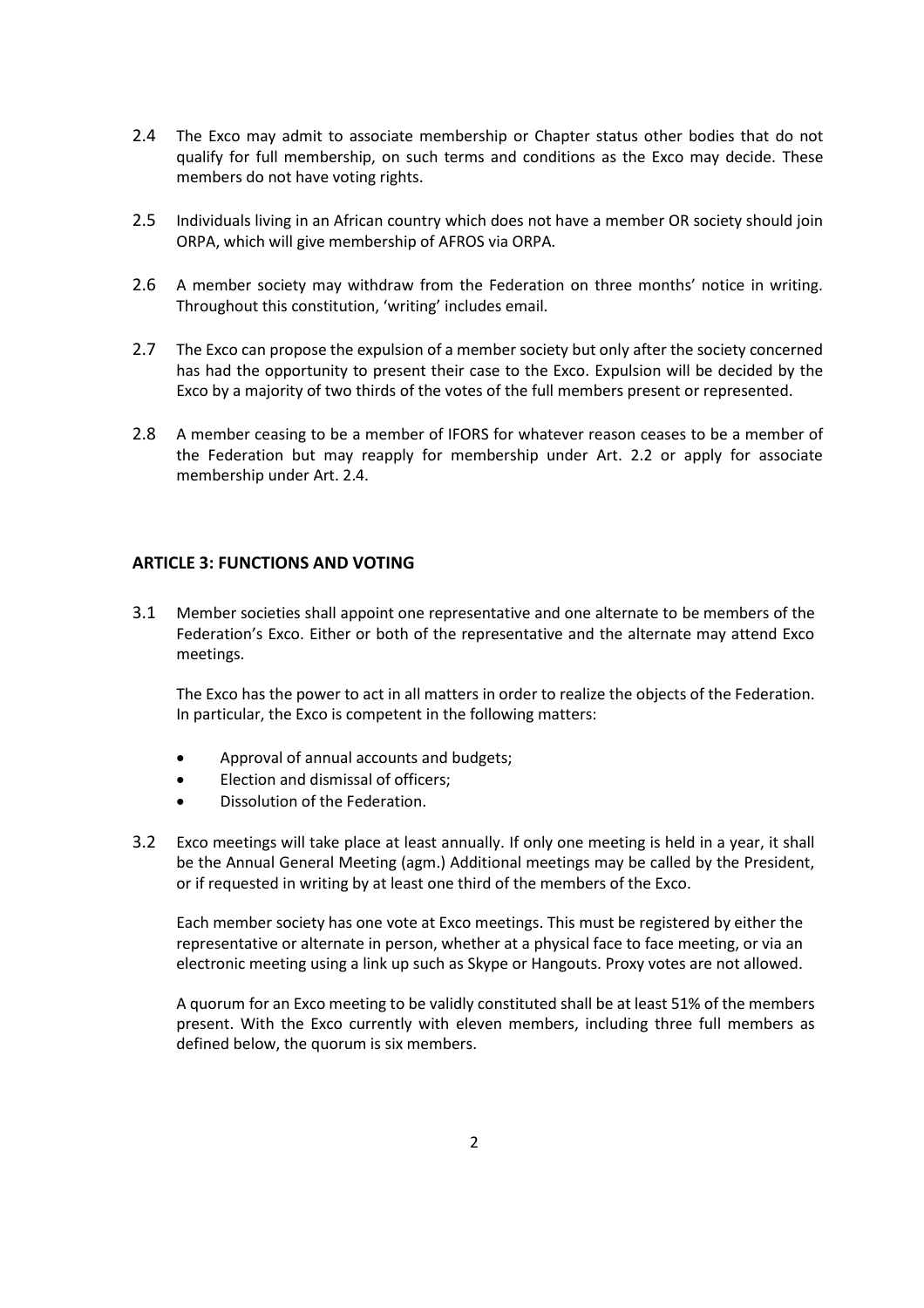- 3.3 The Exco will be composed as follows:
	- **President**
	- Past President or President Elect
	- Secretary and Treasurer
	- Database manager/webmaster and public relations manger
	- Representative of each full member society: President of the member society or their nominee
	- Representative from associate members
	- Representative from chapters
	- Representative from working groups
	- Representative from regional alliances

The secretary shall issue a call to all the individuals and organisations listed above on the executive committee for nominations for president elect and Exco office bearers at least a month before the agm. Nominations for each available post must be sent to the Secretary two weeks before the agm. Nominees should have a relationship with Africa due to birth, study, or employment.

3.4 Each nomination for President must have the written support of two full members, and for the other officers, one full member. The President will be appointed one year before becoming President. He or she will serve as President Elect for one year, then for two years as President, followed by one year as Past President. All other officers will be appointed for two years, renewable.

Any elected officer may be removed from office at any time by a two thirds majority vote of the full members present or represented at the Exco.

On election as an officer of the Federation, the individual may not continue to be a representative or an alternate of a member society.

3.5 The election of officers shall normally be made at the agm held in each even numbered year and the appointments shall be effective from the following 1st January for a period of two years. Exco may from time to time appoint any eligible person to fill a casual vacancy in the post of an officer.

For each position, each member of the executive committee present casts one vote and the candidate receiving the most votes is elected. In the event of a tie between a subset of candidates, the tied candidates will be part of a new round of voting. If this new vote also produces a tie, it will be resolved by random selection.

In the event of an emergency, requiring the immediate substitution of an officer, the remaining officers are empowered to make a temporary appointment from amongst the past officers until the next Exco meeting. The Exco should be notified immediately of any such action.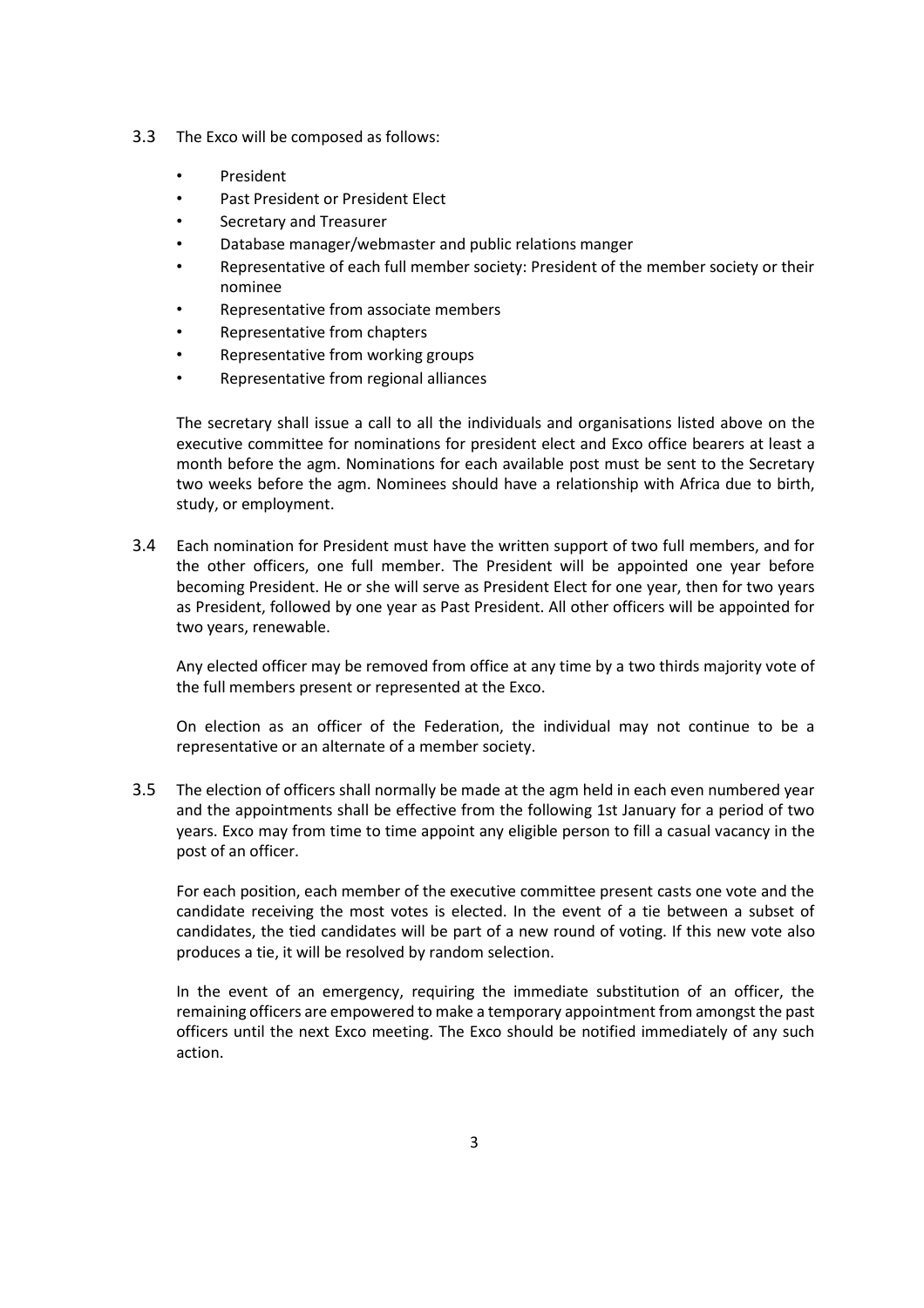Except for the Treasurer and Secretary, no individual may serve as an elected officer in any capacity for more than four years consecutively.

3.6 The Executive Committee may propose the appointment of individuals to be responsible to them, to undertake specific functions.

The President may at their own discretion call additional meetings of Exco whenever they consider it desirable and shall do so if a meeting is demanded in writing by not less than one third of the member representatives.

- 3.7 Written notices of all Exco meetings must be posted to all the member representatives not less than 28 days before the date of the meeting. Email is an acceptable medium for this.
- 3.8 Subject to Art. 3.1 and 3.7, the Exco may at the President's discretion conduct business votes by electronic mail or any other appropriate means. In such circumstances votes by representatives shall be valid and at least 28 days shall be allowed for voting after the notice of business has been posted.
- 3.9 Except where otherwise provided, decisions of Exco shall be by simple majority of those present. In the event of an equal vote, the President shall have a casting vote.
- 3.10 Unless expressly provided elsewhere in these articles of Federation, decisions cannot be made by the Exco except on items on the agenda issued with notice of the meeting.

Full Members must be given the opportunity to place items on the agenda before it is finalised.

All Members will be informed in writing of the decisions taken by the Exco.

The decisions of the Council will be recorded and securely retained in an appropriately backed up electronic environment. They will be available to all the members, who will have read access to these records.

3.11 The dissolution of the Federation may be proposed by the Exco or at least one third of the full members.

### **ARTICLE 4: DUTIES OF OFFICERS**

4.1 The duties of the Secretary are to ensure the administrative functioning of the Federation, and the Exco. They are empowered to make contracts in the name of the Federation within budgeted limits and subject to Art. 4.3.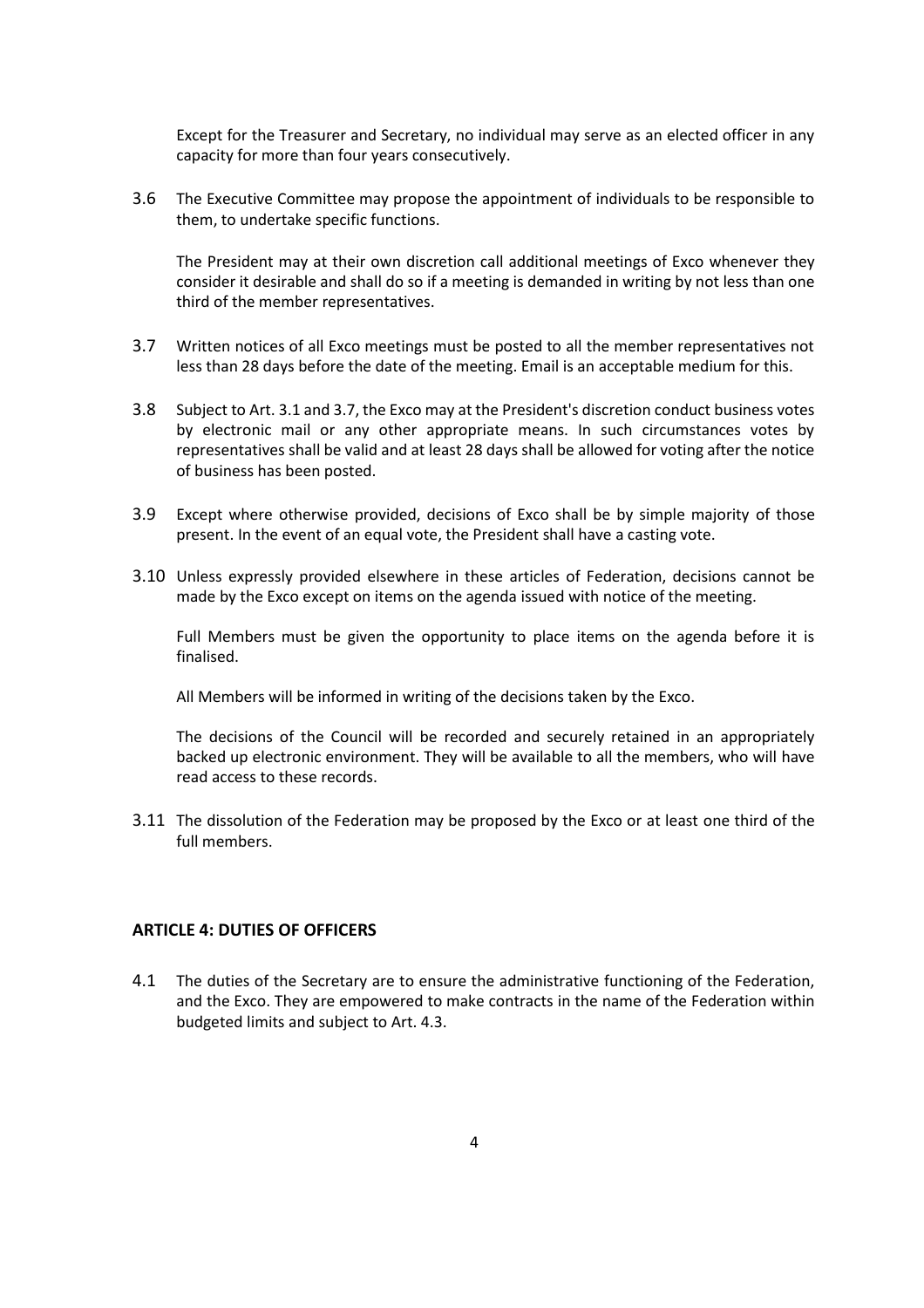- 4.2 The duties of the Treasurer are to prepare budgets and accept and hold funds and property in the name of the Federation, subject to Art. 4.3. They are empowered to deposit funds in a recognised bank, or to invest them in such type of securities as authorised by the Exco.
- 4.3 Freedom of action by both the Secretary and Treasurer is subject to the following restrictions:
	- (a) An annual budget and any necessary supplementary budgets shall be approved in advance by the Exco.
	- (b) The Treasurer shall cause proper books of accounts to be kept in respect to all money transactions and liabilities of the Federation. The accounts shall be audited annually by a professional auditor appointed by the Exco and be circulated with the annual report.
	- (c) If conditions are attached to funds granted or donated to the Federation, the Treasurer must obtain the approval of the Exco before accepting them,.
- 4.4 The President, assisted by the Secretary, shall prepare and circulate an annual report to the member societies for the preceding year, within the first quarter of the new calendar year.
- 4.5 All activities undertaken on behalf of AFROS and so designated shall be reviewed by the Exco, or its nominees, to ensure compliance with AFROS contracts and guidelines.
- 4.6 All writings which will bind the Federation have to be signed by two of the President, the Vice President and the Secretary Treasurer, except where special proxies have been arranged. They do not have to show any justification for their power towards third parties, other than the evidence of their appointment to their respective office.

The Federation will be legally represented in a court of law by the President or the Vice-President.

### **ARTICLE 5: FINANCE**

- 5.1 The members of the Exco shall not be paid for their activities on behalf of the Federation. They may ask for a reimbursement of their legitimate expenses resulting from their activities for the Federation.
- 5.2 The Federation may make charges for conferences, journals, and any other services it may provide, and will use the profits from those sources to finance its general activities.
- 5.3 Full members are required to pay an annual affiliation fee to be determined by the Exco. Associate members may be required to pay an annual fee not exceeding the full member fee.
- 5.4 The Federation's income may be supplemented by annual or occasional levies on members in proportion to their own, current, annual IFORS subscription. These contributions are limited to not more than twice their current annual IFORS subscriptions and are subject to